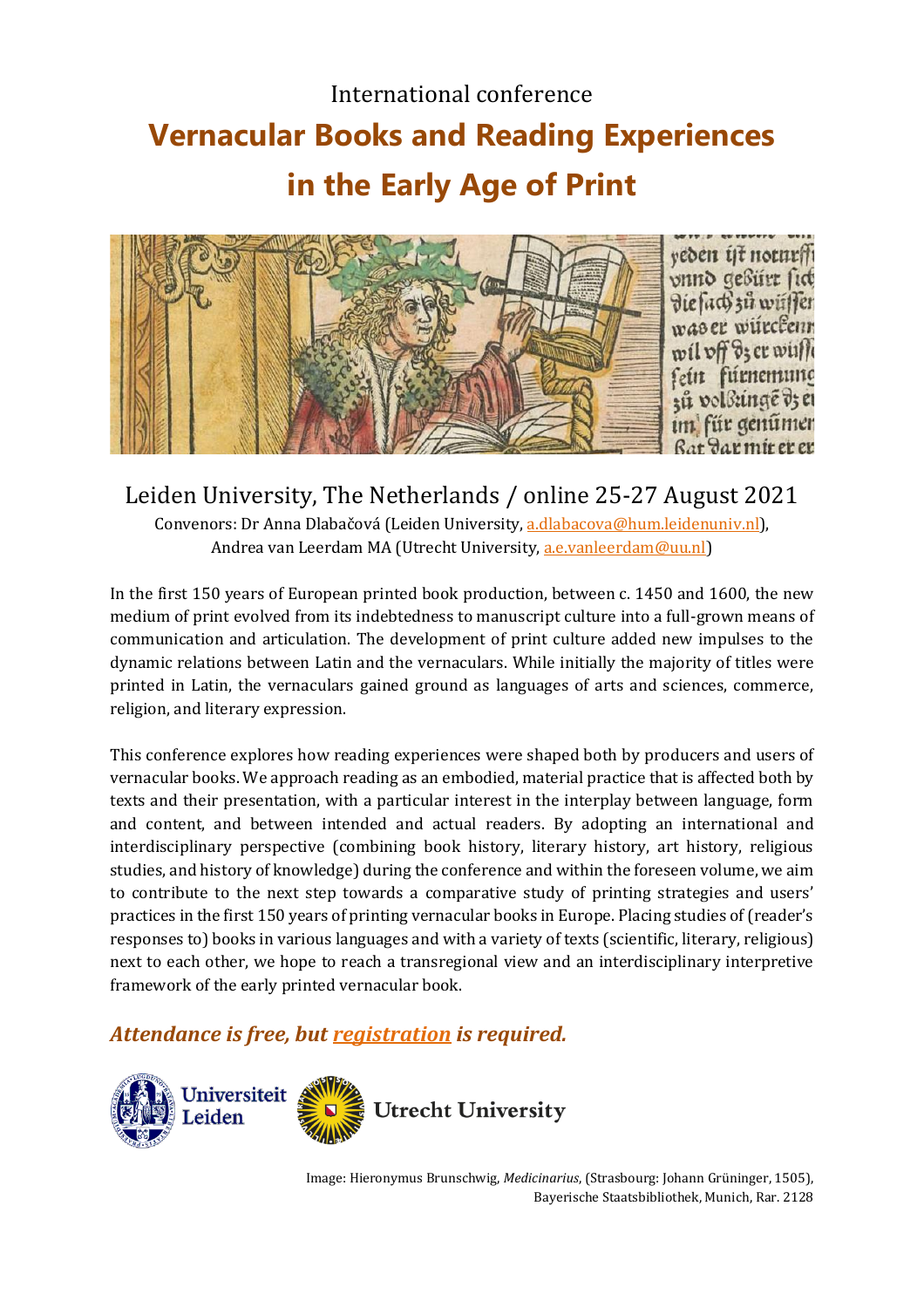## **Wednesday 25 August**

### 14.00-14.30 Introduction

Anna Dlabačová (Leiden University) and Andrea van Leerdam (Utrecht University)

## 14.30-15.30 Session 1 – Learning to read

- 14.30-14.45 Sabrina Corbellini (University of Groningen), *Educating the Vernacular Reader*
- 14.50-15.05 Martha Driver (Pace University, New York), *The Schoolroom in Early English Illustration*
- 15.05-15.30 Discussion

15.30-16.00 Break

## 16.00-17.00 Session 2 – Transnational reading

- 16.00-16.15 Ágnes Máté (University of Szeged), *Translators as Trendsetters of Vernacularisation? The Dynamics of the Early Printed Vernacular Reception of Eneas Silvius Piccolomini's Historia de duobus amantibus (1478- 1600)*
- 16.20-16.35 Ann-Marie Hansen (Radboud University Nijmegen), *Out of Context: Huybert van Buchell's French Reading Practices*
- 16.35-17.00 Discussion

17.00-17.10 Break

## 17.10-18.10 Session 3 – Pictorial reading

- 17.10-17.25 Alexa Sand (Utah State University), *Moving Pictures: the Woodcut Vocabulary of Wynkyn de Worde*
- 17.30-17.45 Ilaria Andreoli (French National Centre for Scientific Research), *Vernacular Books and Illustration: The Case of Italian Books in Lyons (15th-16th c.)*
- 17.45-18.10 Discussion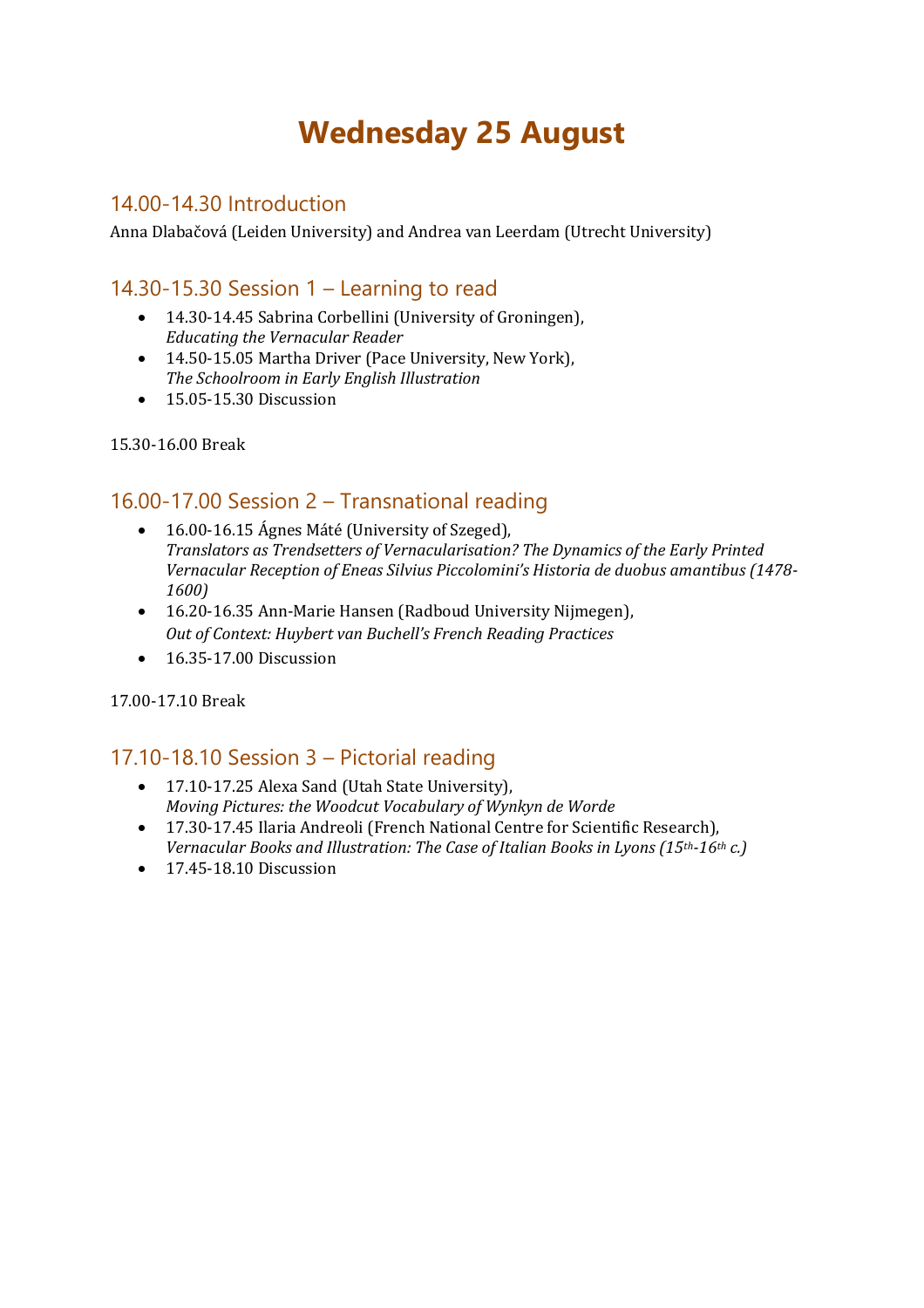## **Thursday 26 August**

## 14.30-15.30 Session 1 – Presenting and annotating

- 14.30-14.45 Karolina Mroziewicz (University of Warsaw), *Noblemen's Responses to the first Polish-Language Chronicle by Marcin Bielski: Case Study on the Vernacular Histories in East-Central Europe*
- 14.50-15.05 Tillmann Taape, *Medicine and Craftsmanship in Early Print: the Works of Hieronymus Brunschwig across European Vernaculars*
- 15.05-15.30 Discussion

#### 15.30-16.00 Break

## 16.00-17.00 Session 2 – Guiding readers of religious texts

- 16.00-16.15 Suzan Folkerts (Deventer Library), *Reading the Religious Books of Richard Pafraet and Jacob of Breda*
- 16.20-16.35 Stefan Matter (Université Fribourg), *Guiding the reader: printed marginalia in the Hortulus Animae*
- 16.35-17.00 Discussion

#### 17.00-17.10 Break

## 17.10-18.10 Session 3 – Reading beyond the book

- 17.10-17.25 Katell Lavéant (Utrecht University), *Moveable types of merry monsters: joyful literature on paper and on the walls*
- 17.30-17.45 Heather Bamford (George Washington University), *Talisman, Amulet and Intention in Early Modern Iberia*
- $\bullet$  17.45-18.10 Discussion